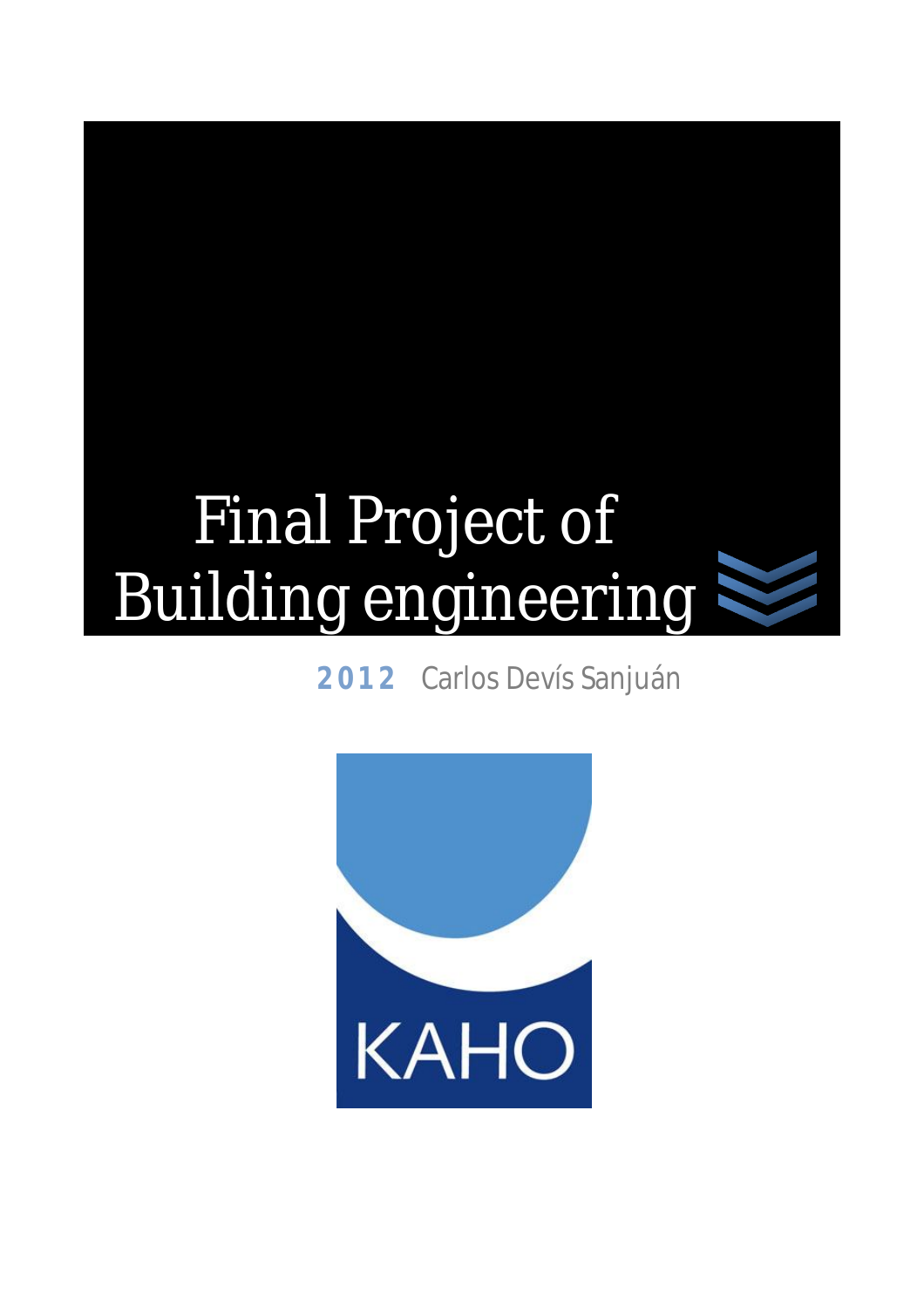

### **CONTENTS**

| $\overline{\phantom{a}}$     | The project.                                        | 3   |
|------------------------------|-----------------------------------------------------|-----|
| $\qquad \qquad \blacksquare$ | Organization of the building site.                  | 4   |
|                              | $\circ$ Summary of the project.                     | 4.1 |
|                              | Calendar.<br>$\Omega$                               | 4.2 |
|                              | Resources.<br>$\Omega$                              | 4.3 |
|                              | Higher level tasks.<br>$\circ$                      | 4.4 |
|                              | $\circ$ Gant.                                       | 4.5 |
|                              | $\circ$ Cash flow.                                  | 4.6 |
|                              | $\circ$ Cost graphic.                               | 4.7 |
|                              | Time and cost of tasks.<br>$\Omega$                 | 4.8 |
|                              | Plans.                                              | 5   |
|                              | Location of the site.                               | 5.1 |
|                              | $\circ$ Section.                                    | 5.2 |
|                              | Construction of classes (Phases 1 of 6).<br>$\circ$ | 5.3 |
|                              | Details.<br>$\circ$                                 | 5.4 |
| $\overline{\phantom{a}}$     | <b>Gratitudes.&amp; Bibliography</b>                | 6   |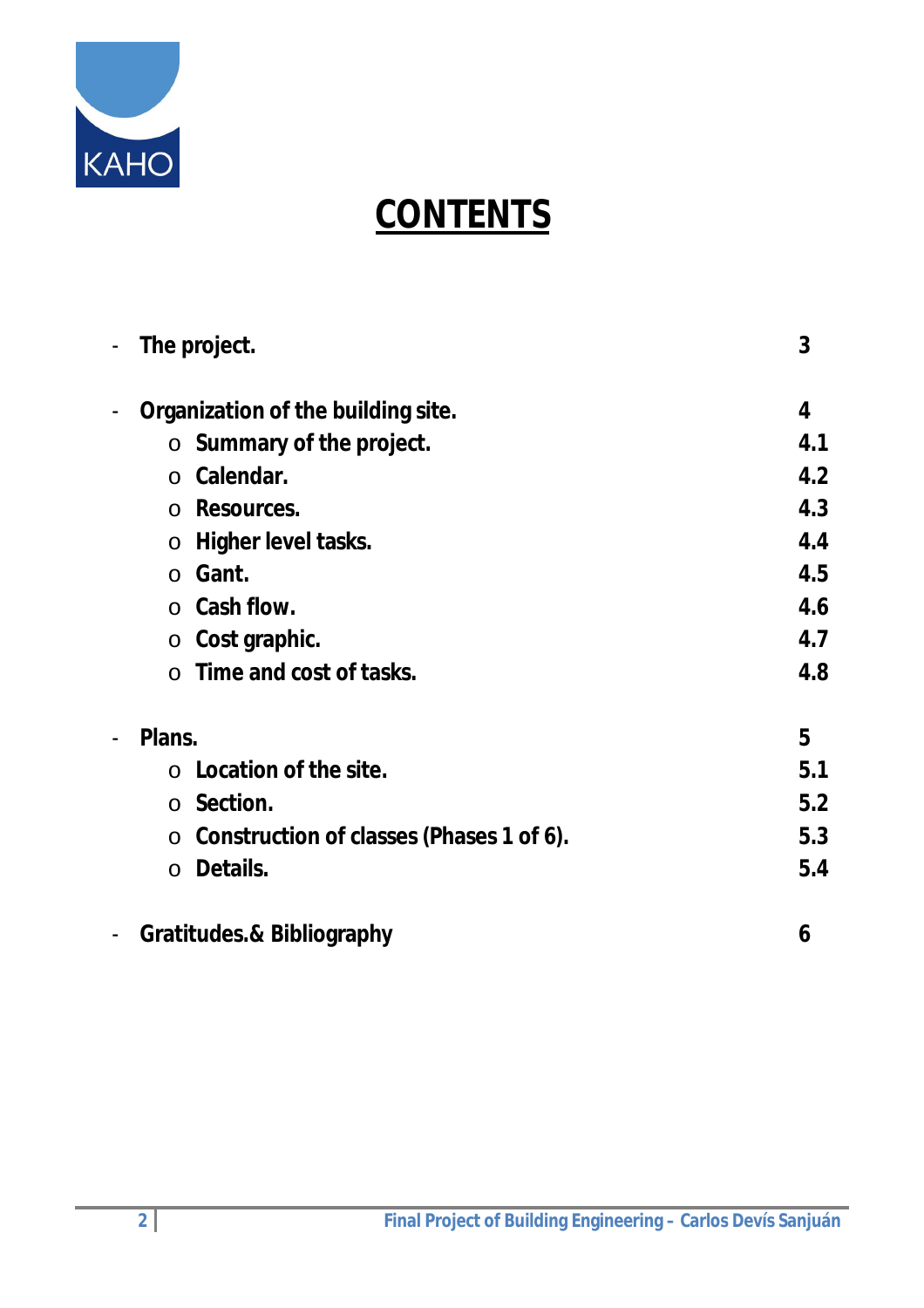

#### **THE PROJECT**

The project consists in the development of the structural phase in an existent building site. This site is located in Savaanstraat 98-100, B-9000, Gent and is the construction for the expansion of the Sint-Barbara College, located in the same street. The original project consist in two different places, the first one is located in Savaanstraat 118, and it consist in an underground gym and classes on top of it, and the second one, located in my place and the one I'm going to develop, consist in a gym, a playground, 4 classes and a theater.

In the project there are two different parts, the first one, tutorized by the teacher Lieve Weymeis, consist in the develop of the budget and the organization in the site for the structural phase, and the second one, tutorized by the teacher Peter Denie, is more graphical and consist in the capacity of finding solutions for some selected points on the structure and the skill to do them correctly and safety.

For the develop of the project, I have use the programs Microsoft Office Excel 2007 and Microsoft Office Project 2007 for the organization and budget part, and for the details I have use AutoCAD 2010.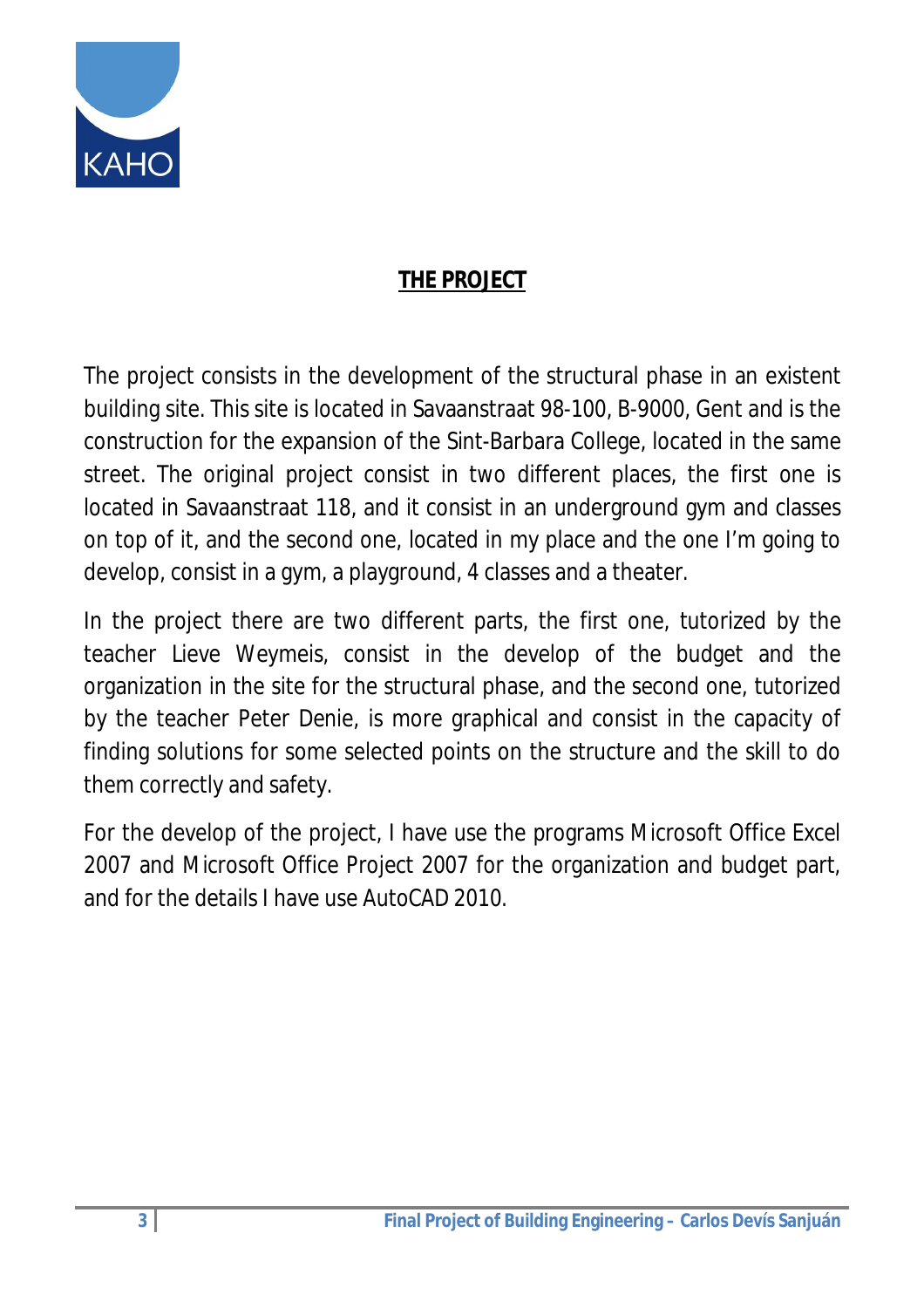

## *ORGANIZATION OF THE BUILDING SITE*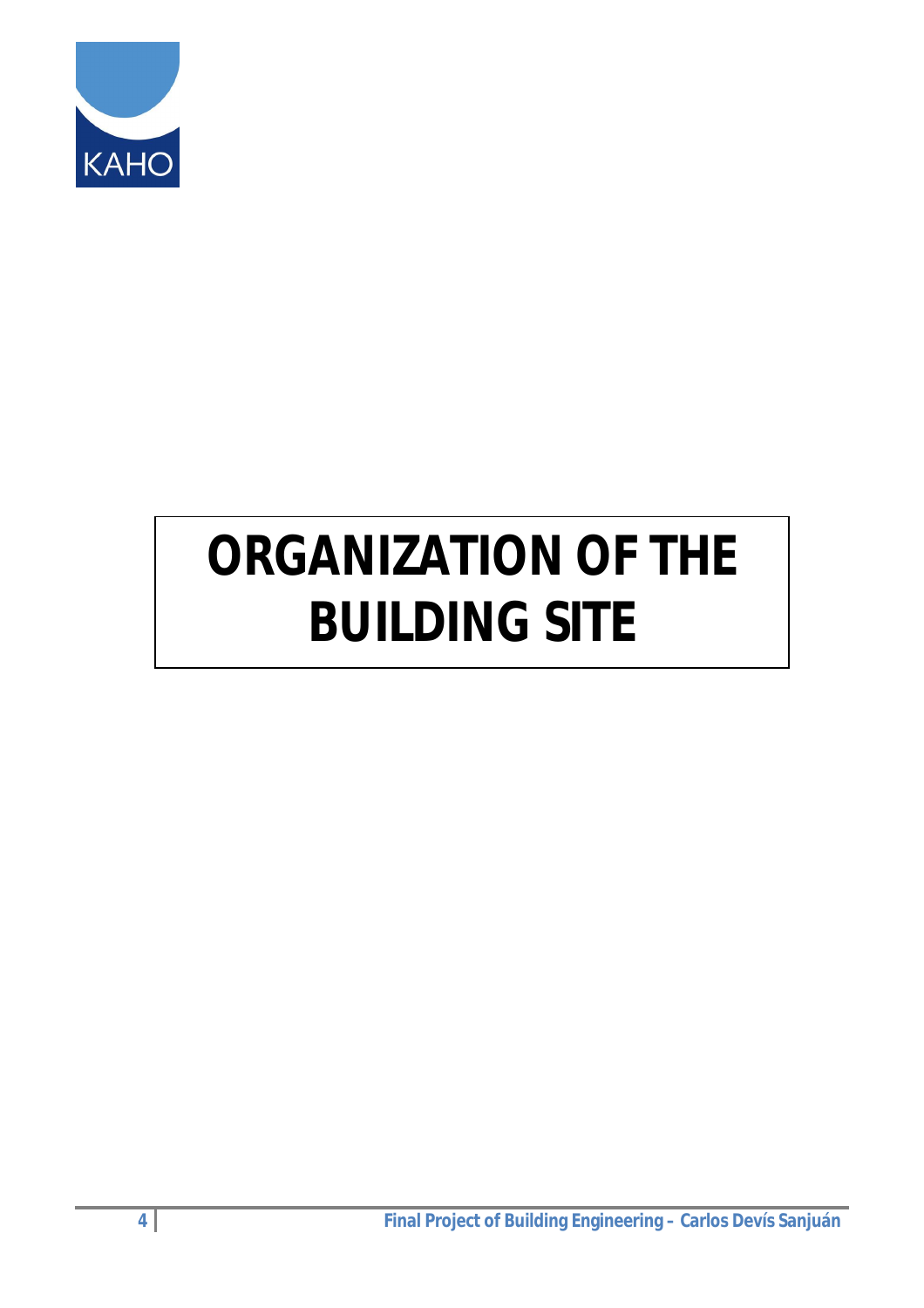

## *PLANS*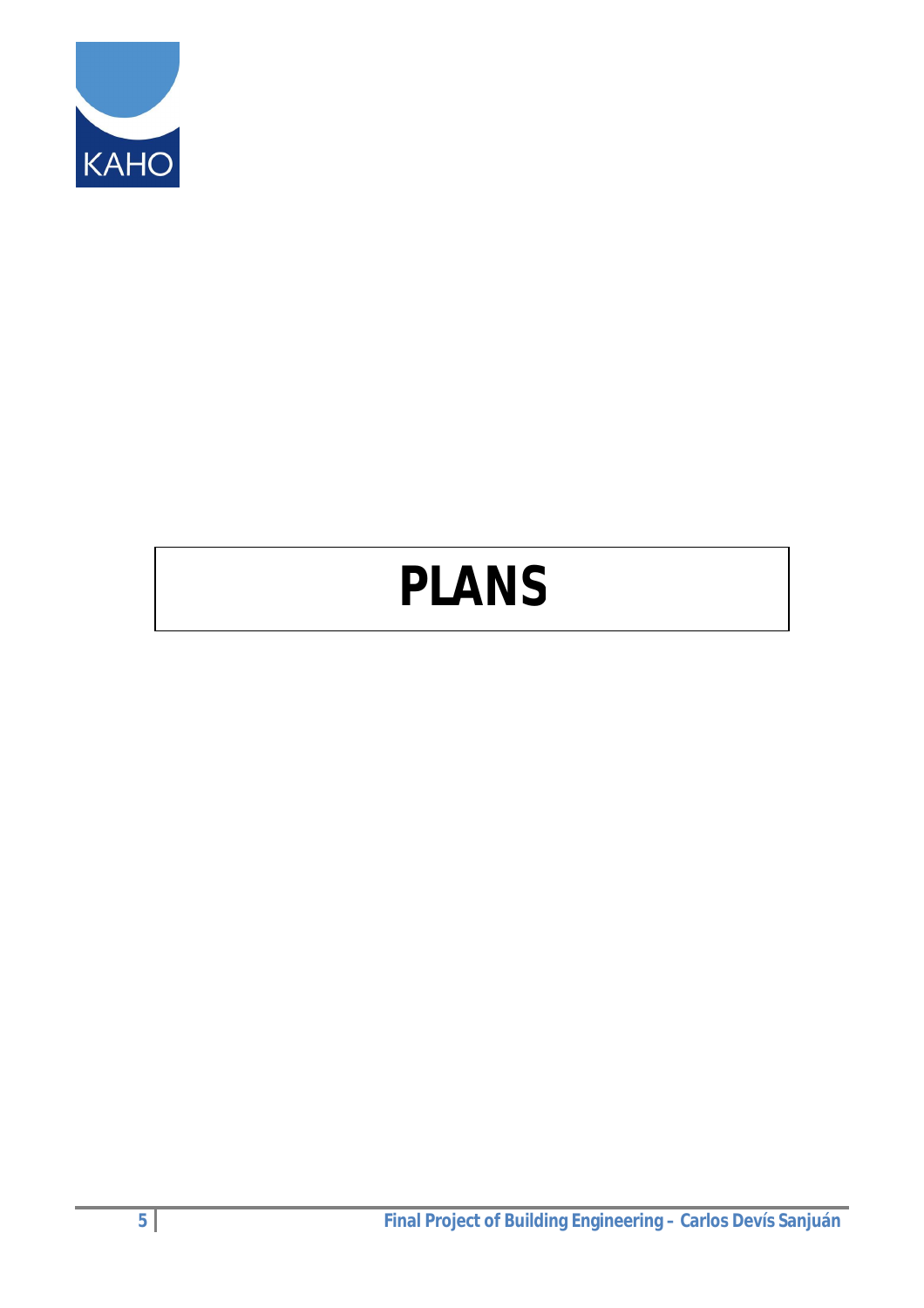

## *GRATITUDES &*  **BIBLIOGRAPHY**